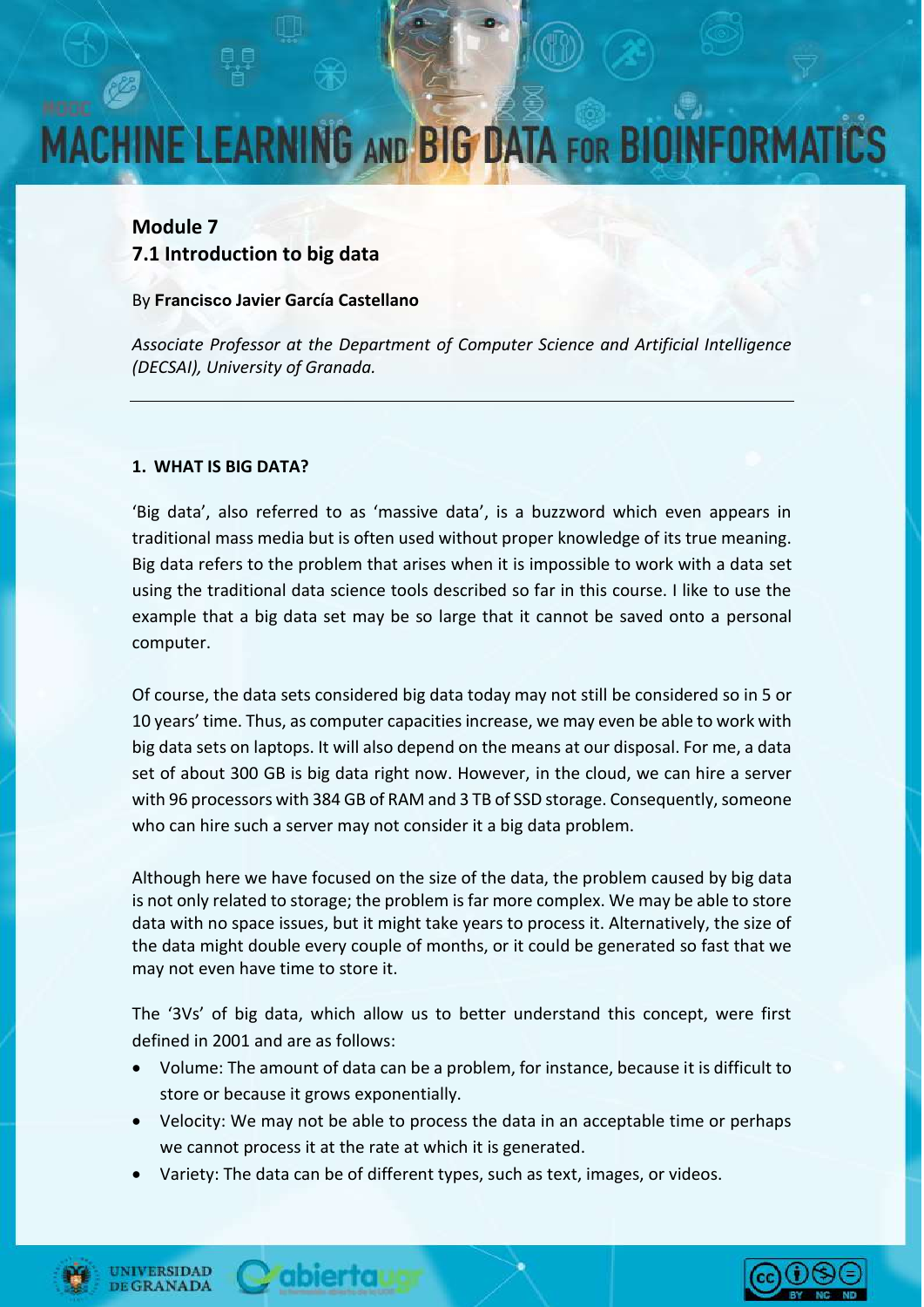# **MACHINE LEARNING AND BIG DATA FOR BIOINFORMA**

In addition, a fourth 'V' was added in 2013:

• Veracity: Uncertainty might be associated with the data because of inconsistent, incomplete, ambiguous, or erroneous data.

Indeed, some other authors use up to 10 Vs and even, the '42 Vs of big data' have been humorously defined.

#### **2. BIG DATA AND BIOINFORMATICS**

Omics sciences such as genomics, proteomics, transcriptomics, metabolomics, or epigenomics are quickly generating an enormous volume of data in a wide range of formats, especially text strings (e.g., nucleotides) and images. In fact, the bottlenecks laboratories currently face are related to data processing and analysis. Different technologies recently introduced to the omics sciences allow the analysis of the many molecules present in a single sample. For example, high-throughput genetic sequencing (next-generation sequencing) simultaneously sequences billions of DNA fragments, generating an enormous volume of data in a very short time. This technology has been used to sequence the genomes of diverse organisms including, in March 2020, 253 different genomes for the SARS-CoV-2 coronavirus responsible for COVID-19.

Sequencing of a single human genome generates about 180 GB of data and so studies involving several individuals can easily create in excess of a terabyte of information. Thus, the amount of data generated in more ambitious projects can be overwhelming; for example, in 2012, the 1,000 genomes project generated 260 terabytes of data. Moreover, estimates suggest that the data from high-throughput sequencing will treble every year. In other words, if we reached the first exabyte of genomic sequencing data in 2018, we may reach a zettabyte by 2024. Other estimates calculate that by 2025, we will 'only' have to deal with 40 exabytes of genetic sequencing data (equivalent to ≈ 40,000 petabytes or 40,000,000,000 terabytes). Thus, compared to other sources of big data such as YouTube videos or Twitter messages, genomics alone represents a huge big data problem, without even considering other omics sciences.





*<u>Cabiertaug</u>* 

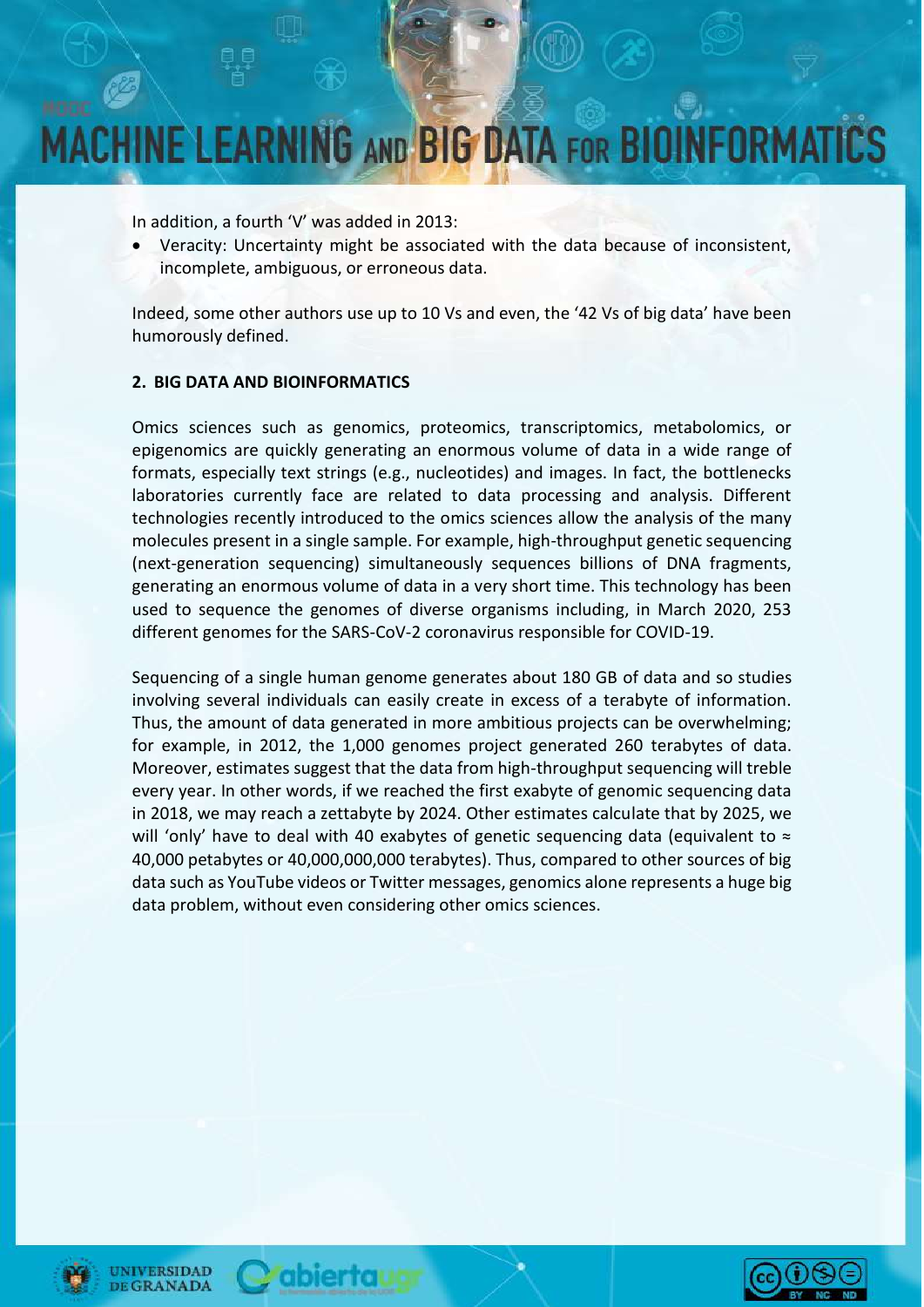### **MACHINE LEARNING AND BIG DATA FOR BIOINFORM**



*Figure 1. Estimated data storage requirements by 2025 for different areas of big data generation.*

Of course, these huge amounts of data are usually generated worldwide but at the laboratory or research center level, a study involving genome sequencing of several individuals can easily generate several terabytes of information. If storing this data represents a problem, its analysis is another because it will not always be possible to use traditional data science techniques; big data techniques must be used instead.

#### **3. BIG DATA TOOLS: APACHE** *HADOOP* **AND APACHE** *SPARK*

abiertaua

Several big data tools are available that allow us, for example, to reliably process unbounded data streams; these include Apache *Storm* and NoSQL (Not only SQL) databases. Others are very scalable and widely distributed, such as Apache *Cassandra* or *MongoDB*. However, here we will focus on standard tools such as Apache *Hadoop* and the one that interests us most for data analysis, Apache *Spark*.

Apache *Hadoop* is very scalable and is the standard framework used to manage and/or process massive data. It allows us to store data using the *Hadoop Distributed File System* (*HDFS*) and also allows us to perform distributed data processing through its *Map-Reduce* methodology. *Hadoop* works in a distributed environment with several nodes in a cluster, in other words, as a group of interconnected computers. In this context, distributed means that the data storage and processing are performed among several computers over a network. *Hadoop* is highly scalable and so it adapts easily to increased workloads involving more nodes. It is also fault-tolerant, meaning that it will continue operating properly in the event of failure of one or more nodes.





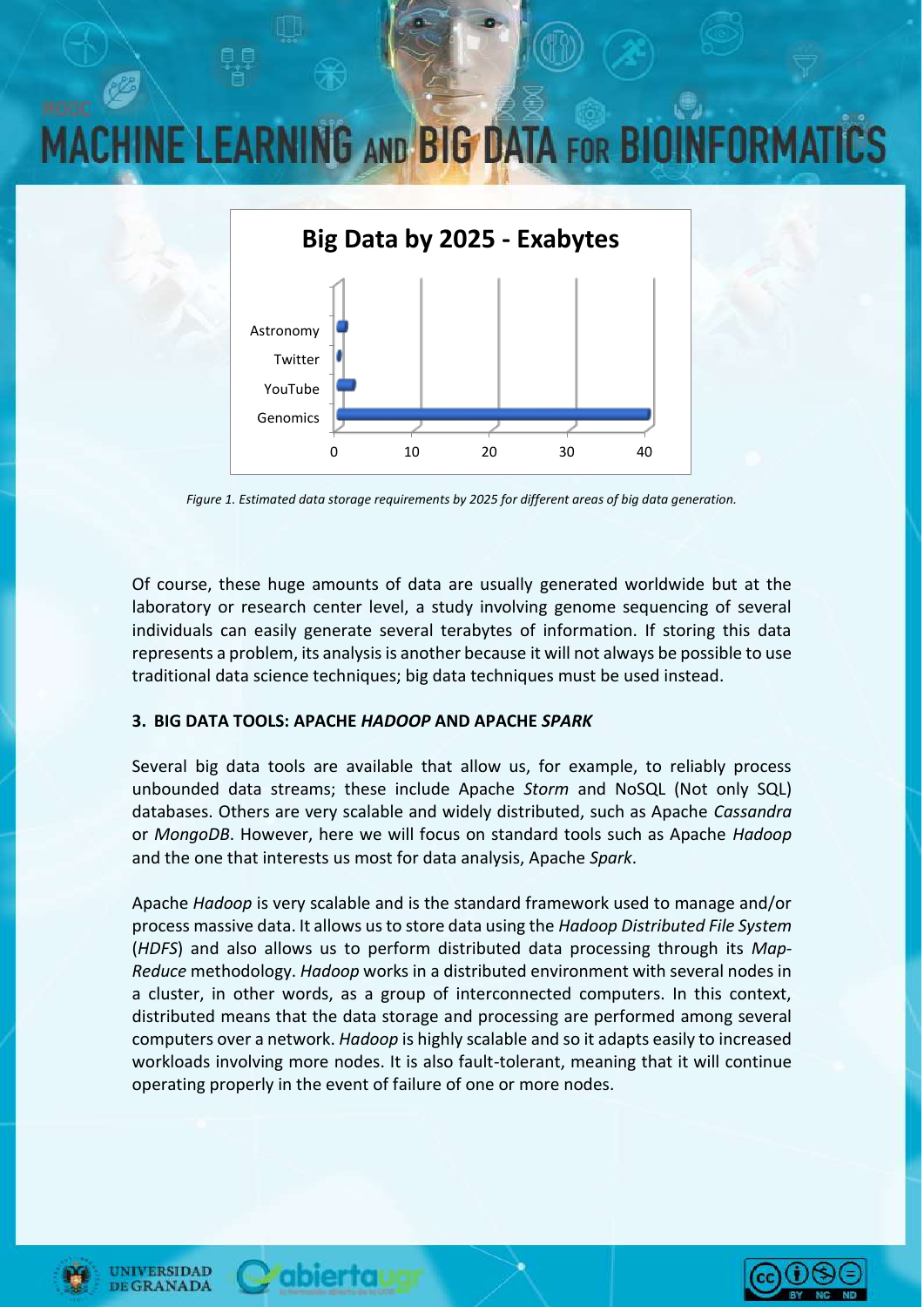### **INE LEARNING AND BIG DATA FOR BIOI**



Figure 2. The Apache *Hadoop* logo.

*Hadoop* is a broad collection of software utilities and so it is sometimes referred to as the *Hadoop* ecosystem. Among these utilities, the following modules are worth highlighting:

- *Hadoop Common*: Libraries used by the other *Hadoop* modules.
- *Hadoop Distributed File System* (*HDFS*): A distributed file system that allows us to physically store data in different nodes, but when we access them they appear to be on the local computer.
- *Hadoop YARN*: A distributed resource management and job scheduling utility that runs transparently on multiple networked machines.
- *Hadoop MapReduce*: A working methodology for parallel processing of large volumes of data.



Figure 3. The Apache *Hadoop* framework.

Apache *Spark* is the successor of *Hadoop MapReduce* for data processing, although they are often used together. It is very common to use *HDFS* to store data and *Spark* to process it. Apache *Spark* runs applications up to 100× faster in memory and 10× faster on disk than *Hadoop*.



Figure 4. The Apache *Spark* logo.





abiertaug

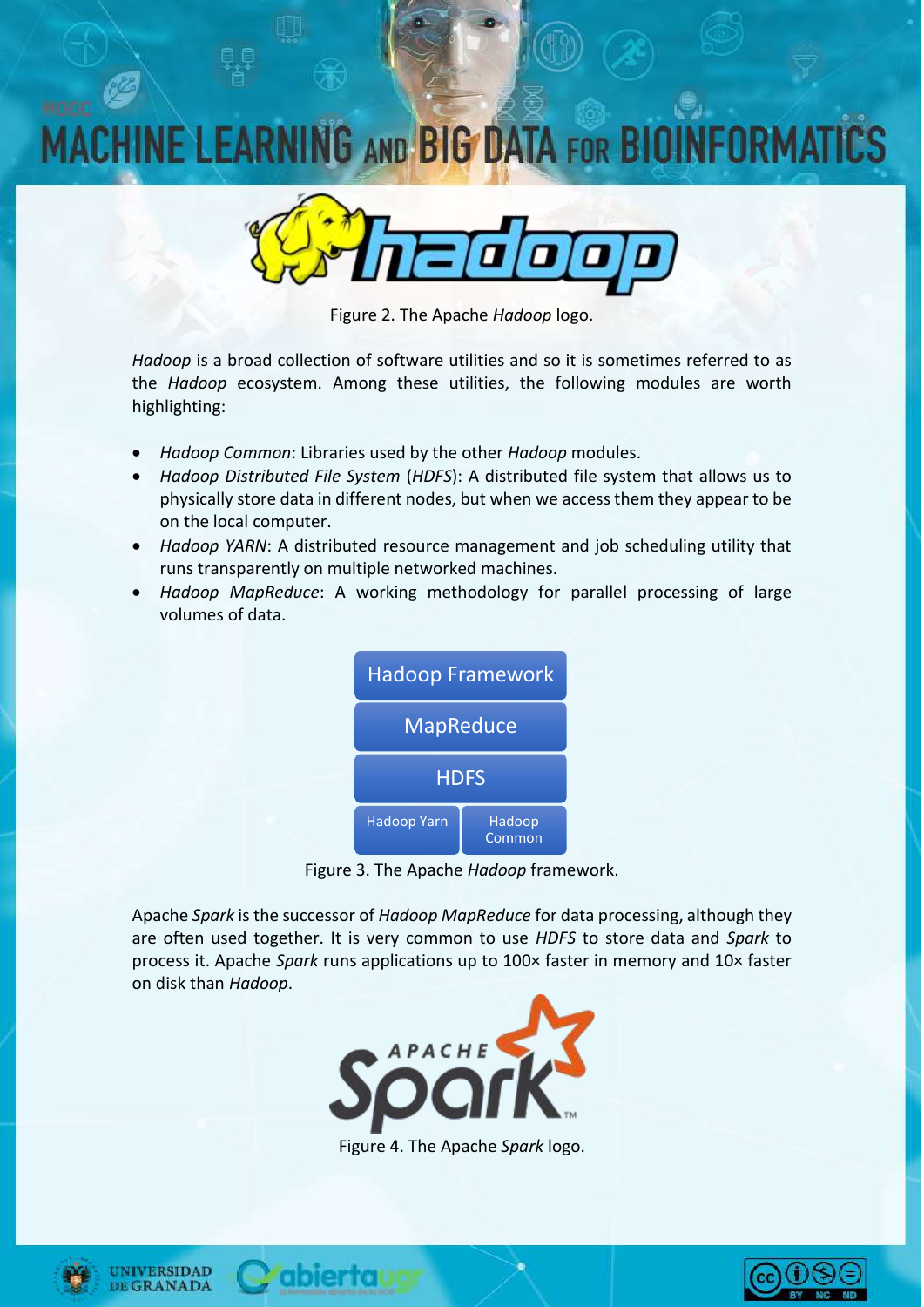## **MACHINE LEARNING AND BIG DATA FOR BIOINFORM**

Apache *Spark* comprises the following components:

- *Spark SQL*: This allows us to use SQL to access structured data.
- *Spark Streaming*: Allows us to work with data streams, making it easier to build scalable, fault-tolerant streaming applications.
- *GraphX*: Lets us perform parallel calculations using graphs.
- *MLlib*: (machine learning library): These are scalable machine learning libraries and data processing utilities and will be studied in greater depth in this course.



Figure 5. The Apache *Spark* stack.

Apache *Spark*'s increased speed over *Hadoop*'s *MapReduce* methodology is the result of two features:

- *Directed Acyclic Graph (DAG)***:** This allows us to use a directed graph without cycles to control the data flow. In *Hadoop*'s *MapReduce* methodology, an acyclic directed graph is created with two pre-defined states ("Map" and "Reduce"). However, in *Spark*, we can create an acyclic directed graph with any number of states. When using multiple *MapReduce* stages in *Hadoop*, intermediate results between stages must be written to disk while *Spark* is more memory-based, which improves its performance.
- *Resilient Distributed Dataset (RDD)*: This is an immutable distributed collection of fault-tolerant objects. Or to put it more clearly, it is the way *Spark* stores a dataset in the computer memory distributed among different nodes. These nodes perform 'lazy evaluations'. In other words, the different operations are not applied until there is no other choice. These operations are stored in an acyclic directed network and their execution is optimized because some operations are more expensive than others. For example, suppose we want to filter two combined tables; it is faster to filter the tables and then join them than to combine the tables and then filter them.

### **4.** *MAP REDUCE* **METHODOLOGY**

Big data processing tools are usually based on the *MapReduce* methodology which was created by Google and initially implemented by Yahoo in the free software *Hadoop*. Its code was donated to the Apache Foundation which currently manages its development. *MapReduce* is a programming technique for parallel processing large amounts of data



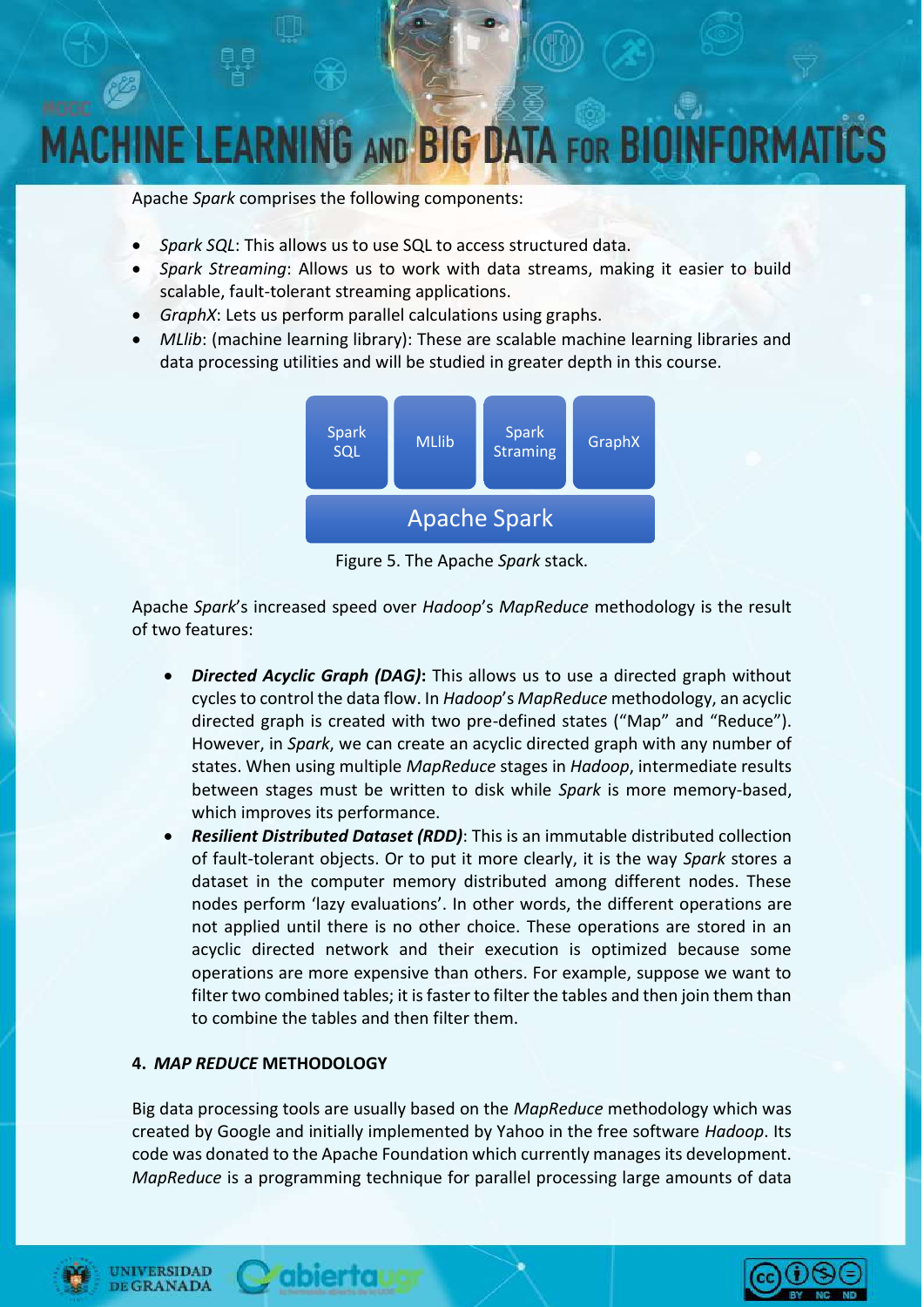### **NE LEARNING AND BIG DATA FOR BIO**

in a group of computers. The processing is based on two functions: mapping ("Map") and reduction ("Reduce").

The mapping function receives key-value pairs and returns a list of pairs in a different domain. The reduction function joins pair sets with the same key. However, this process is somewhat more complicated than just two steps because we must split the data, map, shuffle/sort pairs with equal keys, reduce the data, and generate the output.





Let's look at an example. Suppose we have genes that are either expressed (1) or not (0) and patients that may or may not have lymphoma. Also suppose that we want to know the probability that, if a given gene is activated, the patient will have lymphoma. In the mapping stage, we will retain the activated genes regardless of the presence of lymphoma. In the reduction, we will calculate the probability of each gene being linked



Shuffle

Figure 7. Example of calculations performed using the *MapReduce* methodology.

Not all problems can be addressed with *MapReduce*. However, if the algorithm can be parallelized with *MapReduce*, this methodology is highly scalable to process data on multiple nodes. Thus, *MapReduce* offers great performance in distributed and fault-



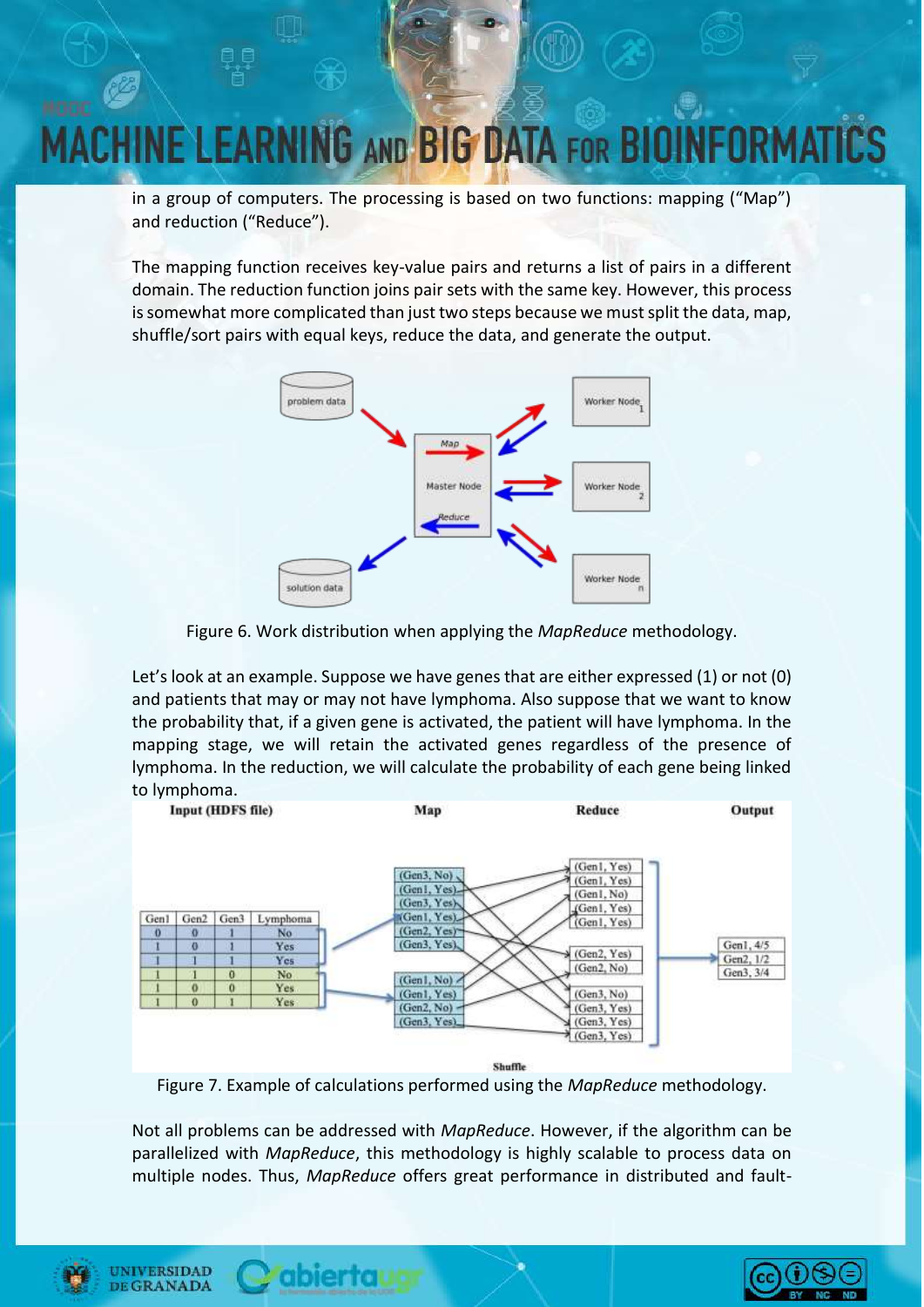### CHINE LEARNING AND BIG DATA FOR BIOINFORM

tolerant environments. The interesting thing about this technology is that to use it to process a big data problem, we need only to define the mapping and reduction functions. Node management, processing, error management, and other issues are handled by *Hadoop* or *Spark*. However, we need not worry about this, because here we will use the algorithms already programmed in the *MLlib* library.

#### **BIBLIOGRAPHIC REFERENCES**

- Laney, D. "3D Data Management: Controlling Data Volume, Velocity, and Variety". META group Inc., (2001). [Accessed 29 May 2020]. Available from: [https://blogs.gartner.com/doug-laney/files/2012/01/ad949-3D-Data-](https://blogs.gartner.com/doug-laney/files/2012/01/ad949-3D-Data-Management-Controlling-Data-Volume-Velocity-and-Variety.pdf)[Management-Controlling-Data-Volume-Velocity-and-Variety.pdf](https://blogs.gartner.com/doug-laney/files/2012/01/ad949-3D-Data-Management-Controlling-Data-Volume-Velocity-and-Variety.pdf) .
- IBM. "The Four V's of Big Data". (2013). [Accessed 29 May 2020]. Available from: <https://www.ibmbigdatahub.com/infographic/four-vs-big-data> .
- Stephens ZD, Lee SY, Faghri F, Campbell RH, Zhai C, Efron MJ, et al. (2015) Big Data: Astronomical or Genomical?. PLoS Biol 13(7):e1002195. doi:10.1371/journal.pbio.1002195.
- Guo, R., Zhao, Y., Zou, Q., Fang, X. y Peng, S. (2018). Bioinformatics applications on Apache Spark. *GigaScience*, *7*(8), giy098.
- Apache Software Foundation. "Apache Hadoop Project" [Accessed 3 June 2020]. Available from:<https://hadoop.apache.org/>.
- Apache Software Foundation. "Apache Spark™ Unified Analytics Engine for Big Data" [Accessed 3 June 2020]. Available from: [https://spark.apache.org/.](https://spark.apache.org/)

### **Additional bibliographic references**

- Zaharia, M., Chowdhury, M., Das, T., Dave, A., Ma, J., Mccauley, M., Franklin, M.J., Shenker, S. y Stoica, I. (2012). Fast and interactive analytics over Hadoop data with Spark. *Usenix Login*, *37*(4), 45-51.
- Tipos de instancias de Amazon EC2. (2020). [Accessed 28 May 2020]. Available from[: https://aws.amazon.com/es/ec2/instance-types/](https://aws.amazon.com/es/ec2/instance-types/)
- Tom Shafer. "The 42 V's of Big Data and Data Science". (2017). [Accessed 29 May 2020]. Available from: [https://www.kdnuggets.com/2017/04/42-vs-big-data](https://www.kdnuggets.com/2017/04/42-vs-big-data-data-science.html)[data-science.html](https://www.kdnuggets.com/2017/04/42-vs-big-data-data-science.html) .



**INIVERSIDAD GRANADA**